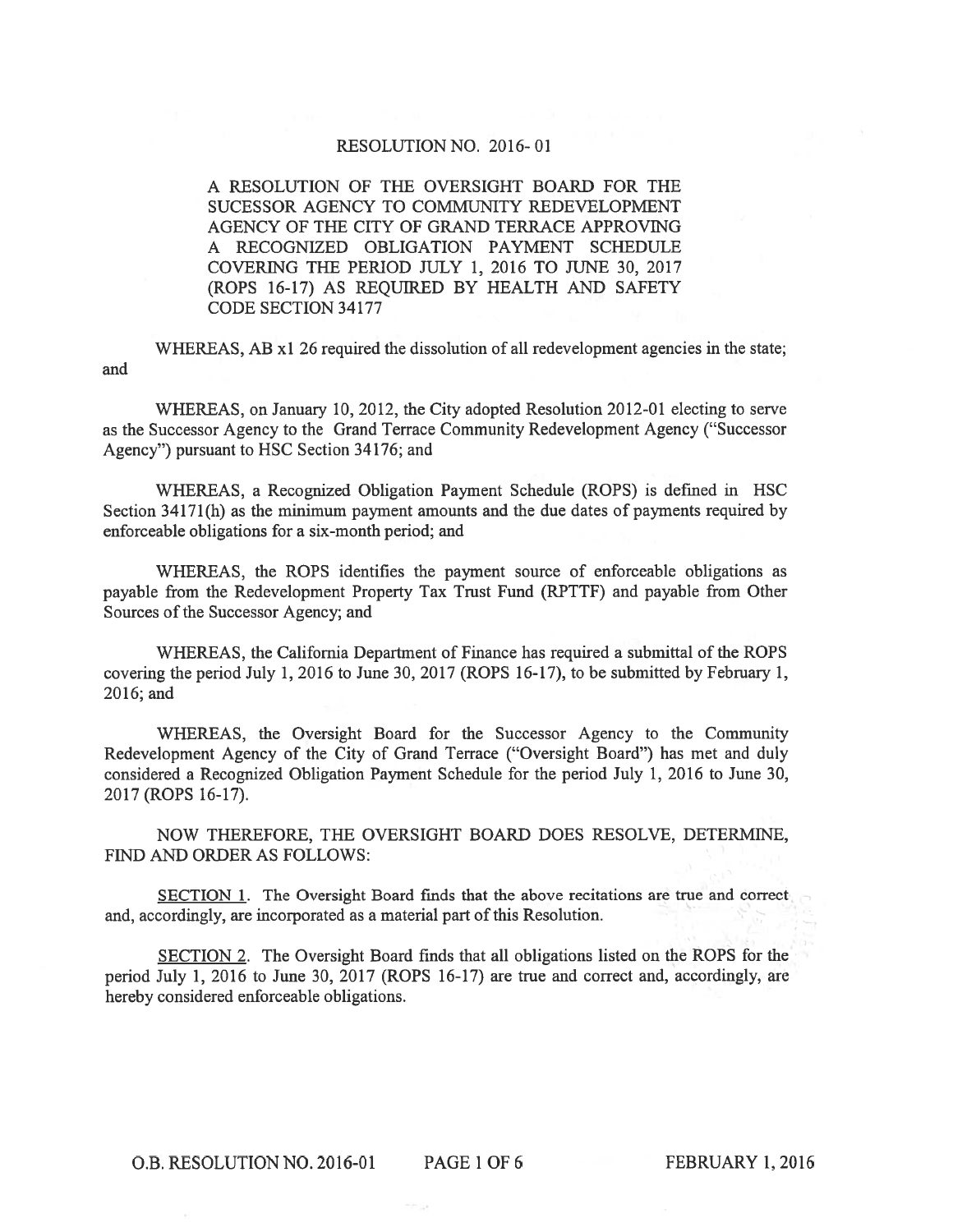SECTION 3. Pursuant to HSC Section 34177, the ROPS for the period July 1, 2016 to June 30, 2017, incorporated herein as Attachment A, ("ROPS 16-17") is hereby approved and adopted.

**SECTION 4.** The Executive Director is hereby authorized to make such non-substantive changes and adjustments to ROPS 16-17, as attached, which may be necessary and appropriate.

SECTION 5. The Executive Director is hereby directed to take all necessary and appropriate acts to submit the ROPS 16-17 to the California Department of Finance, State Controller's Office, San Bernardino County Auditor-Controller, and any other agency by the February 1, 2016 submittal deadline. The Executive Director is further authorized to perform all acts necessary and appropriate which may be required by the California Health & Safety Code. This includes, but is not limited to the requirements set forth by the California Department of Finance, the San Bernardino County Auditor-Controller, or any other applicable agency.

SECTION 6. The Oversight Board Secretary shall certify to the adoption of this Resolution.

PASSED APPROVED AND ADOPTED this 1<sup>st</sup> day of February, 2016 by the following vote:

AYES: Board Members Freeman, Forbes, Saks, Vice Chair Morga, and Chair McNaboe

NOES: None

**ABSENT: Board Member Torres** 

**ABSTAIN:** None

Darcy McNaboe Oversight Board Chair

ATTEST:

Pat Jacquez-Nares.

Oversight Board Secretary

PAGE 2 OF 6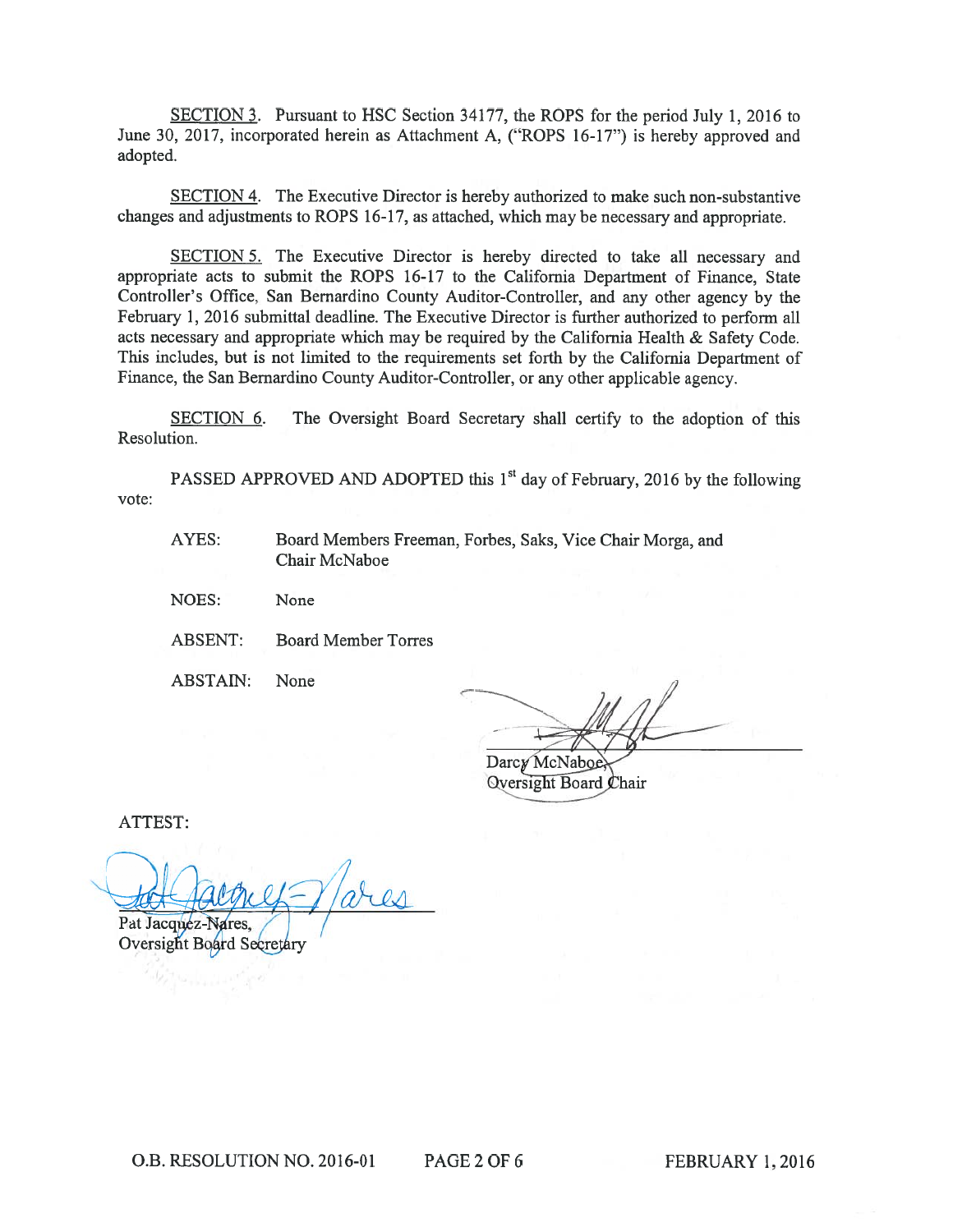Attachment A

Recognized Obligation Payment Schedule (ROPS)

For the Period July 1, 2016 to June 30, 2017

(ROPS 16-17)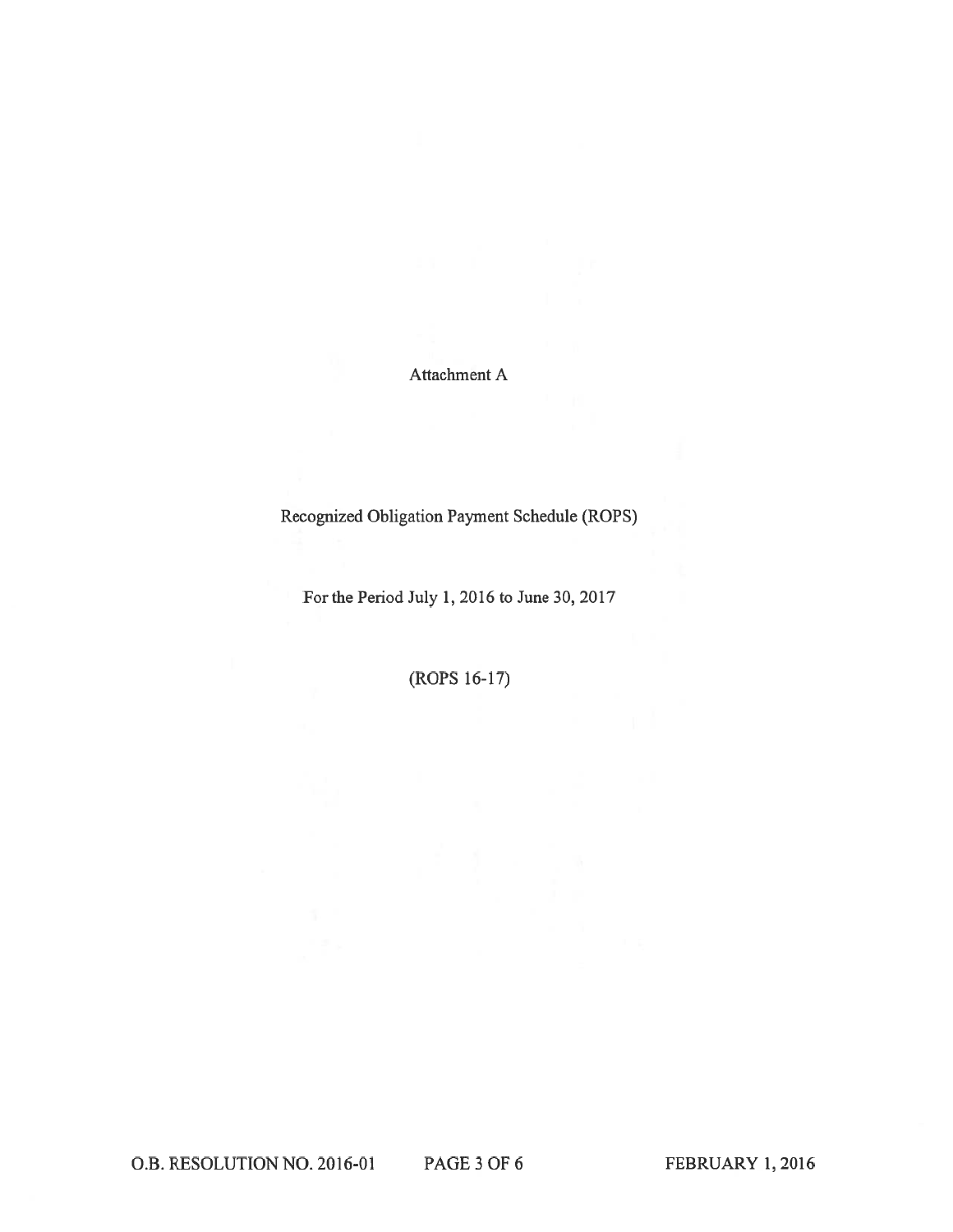## Recognized Obligation Payment Schedule (ROPS 16-17) - Summary<br>Filed for the July 1, 2016 through June 30, 2017 Period

 $\omega_{\rm{eff}}=0.5$ 

| <b>Successor Agency:</b> | <b>Grand Terrace</b> |
|--------------------------|----------------------|
| County:                  | San Bernardino       |

|    | <b>Current Period Requested Funding for Enforceable Obligations (ROPS Detail)</b> | 16-17A Total<br>(July - December) | 16-17B Total<br>(January - June) | ROPS 16-17 Total |           |  |
|----|-----------------------------------------------------------------------------------|-----------------------------------|----------------------------------|------------------|-----------|--|
| A  | Enforceable Obligations Funded as Follows (B+C+D):                                | $-5$                              |                                  | $-5$             |           |  |
| В  | <b>Bond Proceeds</b>                                                              |                                   | $\overline{\phantom{a}}$         |                  |           |  |
| C. | Reserve Balance                                                                   | $\sim$                            | $\overline{\phantom{a}}$         |                  |           |  |
| D  | <b>Other Funds</b>                                                                |                                   | $\sim$                           |                  |           |  |
| E. | Redevelopment Property Tax Trust Fund (RPTTF) (F+G):                              | 1,308,768<br>- 5                  | 922,100 \$                       |                  | 2,230,868 |  |
| F  | <b>RPTTF</b>                                                                      | 1,183,768                         | 797,100                          |                  | 1,980,868 |  |
| G  | <b>Administrative RPTTF</b>                                                       | 125,000                           | 125,000                          |                  | 250,000   |  |
| н  | <b>Current Period Enforceable Obligations (A+E):</b>                              | 1,308,768                         | 922,100 \$                       |                  | 2,230,868 |  |

 $\infty$ 

Certification of Oversight Board Chairman:<br>Pursuant to Section 34177 (o) of the Health and Safety code, I hereby<br>certify that the above is a true and accurate Recognized Obligation<br>Payment Schedule for the above named succ

| <b>Darcy McNaboe</b> | <b>Chair</b>      |
|----------------------|-------------------|
| Name<br>/s/          | Title<br>02/01/16 |
| Signature            | Date              |

 $\sim$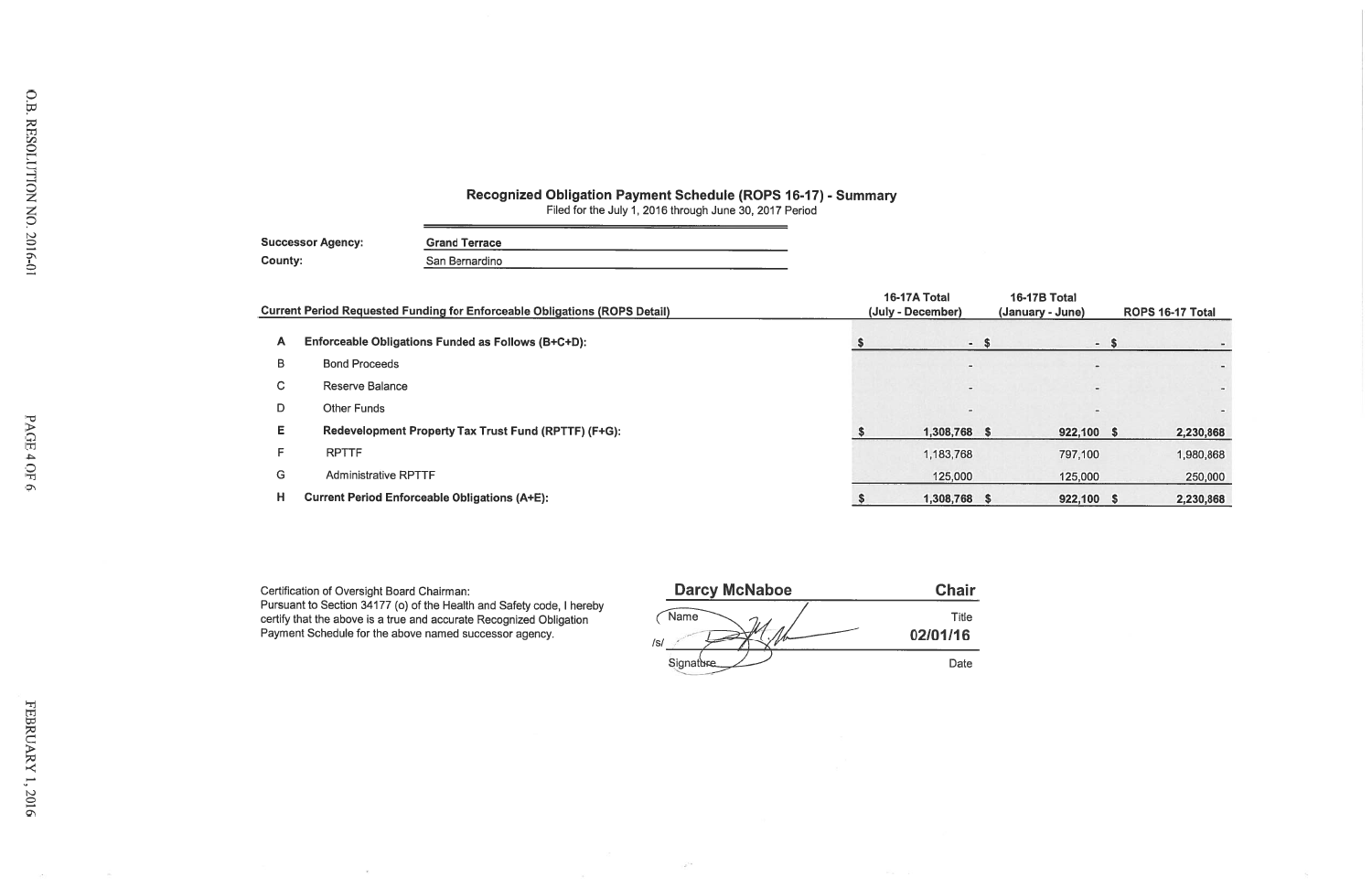| Grand Terrace Recognized Obligation Payment Schedule (ROPS 16-17) - ROPS Detail |                                                                                  |                                                          |                                                                |                         |                                                     |                                                                                        |              |                                                |                               |                                                        |  |   |                          |                     |                      |                      |                      |                 |                         |                   |                           |                    |  |
|---------------------------------------------------------------------------------|----------------------------------------------------------------------------------|----------------------------------------------------------|----------------------------------------------------------------|-------------------------|-----------------------------------------------------|----------------------------------------------------------------------------------------|--------------|------------------------------------------------|-------------------------------|--------------------------------------------------------|--|---|--------------------------|---------------------|----------------------|----------------------|----------------------|-----------------|-------------------------|-------------------|---------------------------|--------------------|--|
| July 1, 2016 through June 30, 2017                                              |                                                                                  |                                                          |                                                                |                         |                                                     |                                                                                        |              |                                                |                               |                                                        |  |   |                          |                     |                      |                      |                      |                 |                         |                   |                           |                    |  |
|                                                                                 |                                                                                  |                                                          |                                                                |                         |                                                     |                                                                                        |              |                                                |                               | (Report Amounts in Whole Dollars)                      |  |   |                          |                     |                      |                      |                      |                 |                         |                   |                           |                    |  |
|                                                                                 |                                                                                  |                                                          |                                                                |                         |                                                     |                                                                                        |              |                                                |                               |                                                        |  |   |                          |                     |                      |                      |                      |                 |                         |                   |                           |                    |  |
| $\mathbf{A}$                                                                    | <b>B</b>                                                                         | $\mathbf{c}$                                             | D                                                              | E                       | E                                                   | G                                                                                      | H            |                                                | J                             | K                                                      |  | M |                          | $\Omega$            |                      | $\mathbf Q$          |                      |                 |                         |                   |                           | W                  |  |
|                                                                                 |                                                                                  |                                                          |                                                                |                         |                                                     |                                                                                        |              |                                                |                               |                                                        |  |   | 16-17A (July - December) |                     |                      |                      |                      |                 | 16-17B (January - June) |                   |                           |                    |  |
|                                                                                 |                                                                                  |                                                          |                                                                |                         |                                                     |                                                                                        |              |                                                |                               |                                                        |  |   | <b>Fund Sources</b>      |                     |                      |                      |                      |                 | <b>Fund Sources</b>     |                   |                           |                    |  |
| Item #                                                                          | Project Name/Debt Obligation                                                     | Obligation Type                                          | Contract/Agreement Contract/Agreement<br><b>Execution Date</b> | <b>Termination Date</b> | Payee                                               | <b>Description/Project Scope</b>                                                       | Project Area | <b>Total Outstanding</b><br>Debt or Obligation |                               | Retired ROPS 16-17 Total Bond Proceeds Reserve Balance |  |   | Other Funds              | <b>RPTTF</b>        | Admin RPTTF          | 16-17A<br>Total      | <b>Bond Proceeds</b> | Reserve Balance | Other Funds             | <b>RPTTF</b>      | Admin RPTTF               | 16-17B<br>Total    |  |
|                                                                                 | 2011 A Tax Allocation Bond                                                       | Bonds Issued After 12/31/10 1/1/2011                     |                                                                | 9/1/2033                | US Bank                                             | Bond Principle and Interest on RDA                                                     |              | 35,168,008<br>24,135,347                       | $N$ $\overline{\text{s}}$     | $\frac{1}{2}$ \$ 2,230,868<br>1,111,646                |  |   |                          | 1,183,768<br>713,92 | 125,000              | 1,308,768<br>713,923 |                      |                 |                         | 797,100<br>397,72 | $125,000$ \$              | 922,100<br>397,723 |  |
|                                                                                 | 22011 B Tax Allocation Bond                                                      | Bonds Issued After 12/31/10 1/1/2011                     |                                                                | 9/1/2026                | US Bank                                             | Bond Principle and Interest on RDA<br>Bonds                                            |              | 6,877,515                                      | N <sub>N</sub>                | 629,215<br>IS.                                         |  |   |                          | 464,755             |                      | 464,755              |                      |                 |                         | 164,460           |                           | 164,460            |  |
|                                                                                 | Trustee Fees                                                                     | Fees                                                     | 1/1/2011                                                       | 9/1/2033                | US Bank                                             | <b>Trustee Fees</b>                                                                    |              | 88,750                                         | N                             | 3,000                                                  |  |   |                          | 3,000               |                      | 3,000                |                      |                 |                         |                   |                           |                    |  |
|                                                                                 | Zion Loan                                                                        | City/County Loans On or<br>fore 6/27/11                  | 7/1/2005                                                       | 9/1/2020                | <b>Zion First National Bank</b>                     | Private Refunding of CRA Debt                                                          |              |                                                |                               |                                                        |  |   |                          |                     |                      |                      |                      |                 |                         |                   |                           |                    |  |
|                                                                                 | Repayment of Debt Service                                                        | Miscellaneous                                            | 1/28/2012                                                      | 1/28/2021               | SB Valley Muni Water                                | Repayment Incorrect debt service<br>distrib by -SBC ATC                                |              | 1,614,746                                      | <b>N</b>                      | 234,127                                                |  |   |                          |                     |                      |                      |                      |                 |                         | 234,127           |                           | 234,127            |  |
|                                                                                 | Consulting Services<br>sional Services                                           | <b>Professional Services</b><br><b>essional Services</b> | 7/13/2010<br>/1/2012                                           | 1/31/2013<br>30/2034    | <b>Chamber of Commerce</b><br>ofessional Appraisers | <b>Susiness Development Services</b><br>operty Appraisal Services                      |              |                                                | N<br>N                        |                                                        |  |   |                          |                     |                      |                      |                      |                 |                         |                   |                           |                    |  |
|                                                                                 | <b>Professional Services</b>                                                     | roperty Maintenance                                      | 4/12/2011                                                      | 6/30/2016               | Cal Dreamscape                                      | Weed abatement for Agency owned                                                        |              | 7,900                                          | <b>N</b>                      | 1,580                                                  |  |   |                          |                     |                      | 790                  |                      |                 |                         |                   |                           |                    |  |
|                                                                                 |                                                                                  |                                                          |                                                                |                         | Landscape/Riverside<br><b>Highland Water</b>        | property & water                                                                       |              |                                                |                               |                                                        |  |   |                          |                     |                      |                      |                      |                 |                         |                   |                           |                    |  |
|                                                                                 | 10 Professional Services                                                         | Professional Services                                    | 2/1/2012                                                       | 6/30/2034               | Urban Futures                                       | S.E.C. Rule 15c2-12 Compliance<br>Requirement - Bonds                                  |              | 48,750                                         | N                             | $\mathbb{S}$<br>1,300                                  |  |   |                          | 1,300               |                      | 1,300                |                      |                 |                         |                   |                           |                    |  |
|                                                                                 | 2 Agency Owned Property                                                          | roperty Maintenance                                      | 2/1/2012                                                       | 6/30/2034               | Various contractors                                 | <b>Property Maintenance and Insurance -</b><br>gency Property                          |              |                                                | N.                            |                                                        |  |   |                          |                     |                      |                      |                      |                 |                         |                   |                           |                    |  |
|                                                                                 | 13 2011A TABS Debt Service Reserve                                               | Reserves                                                 | 1/1/2011                                                       | 9/1/2033                | US Bank                                             | DSR - Bond Covenant Requirement                                                        |              |                                                | $N$ $\sqrt{S}$                |                                                        |  |   |                          |                     |                      |                      |                      |                 |                         |                   |                           |                    |  |
|                                                                                 | 14 2011B TABS Debt Service Reserve Reserves<br>15 Professional Services-RDA wind | Dissolution Audits                                       | 1/1/2011<br>9/1/2012                                           | 9/1/2026<br>1/31/2013   | JS Bank<br>Rogers Anderson Malody                   | DSR - Bond Covenant Requirement<br>Due Diligence Reporting/Review H&S                  |              |                                                | $N$ $S$<br>N                  |                                                        |  |   |                          |                     |                      |                      |                      |                 |                         |                   |                           |                    |  |
|                                                                                 | down<br>16 SA Legal consulting                                                   | <b>Admin Costs</b>                                       | 10/1/2011                                                      | 6/30/2034               | Jones & Mayer                                       | 34179.5<br>Legal Counsel under H&S 34177.3(b)                                          |              |                                                | 228,000 N \$                  | 24,000                                                 |  |   |                          |                     | $12,000$ \$          | 12,000               |                      |                 |                         |                   | $12,000$ \$               | 12,000             |  |
|                                                                                 | 2011A TABS Bond Projects                                                         | ofessional Services                                      | 3/13/2012                                                      | 3/13/2015               | <b>Nebb &amp; Assoc</b>                             | ichigan Street improvements: design                                                    |              |                                                |                               |                                                        |  |   |                          |                     |                      |                      |                      |                 |                         |                   |                           |                    |  |
|                                                                                 | 18 2011A TABS Bond Projects                                                      | ofessional Services                                      | 1/1/2011                                                       | 9/1/2033                | <b>Contractors/Staff</b>                            | nd ROW acq.<br>Southwest project area: infrastructure                                  |              |                                                | N                             |                                                        |  |   |                          |                     |                      |                      |                      |                 |                         |                   |                           |                    |  |
|                                                                                 | 19 2011A TABS Bond Projects                                                      | nprovement/Infrastructure                                | 1/1/2011                                                       | 9/1/2033                | Contractors/Staff                                   | tudy and design<br>Southwest project area: infrastructure                              |              |                                                | N                             |                                                        |  |   |                          |                     |                      |                      |                      |                 |                         |                   |                           |                    |  |
|                                                                                 | 20 2011A TABS Bond Projects                                                      | nprovement/Infrastructure                                | 1/1/2011                                                       | 9/1/2033                | Contractors/Staff                                   | nstruction<br><b>Barton Road infrastructure</b>                                        |              |                                                | N                             |                                                        |  |   |                          |                     |                      |                      |                      |                 |                         |                   |                           |                    |  |
|                                                                                 |                                                                                  |                                                          |                                                                |                         |                                                     | provements                                                                             |              |                                                |                               |                                                        |  |   |                          |                     |                      |                      |                      |                 |                         |                   |                           |                    |  |
|                                                                                 | 21 2011A TABS Bond Projects                                                      | mprovement/Infrastructure                                | 1/1/2011                                                       | 9/1/2033                | Contractors/Staff                                   | Michigan Street improvements:                                                          |              |                                                | N.                            |                                                        |  |   |                          |                     |                      |                      |                      |                 |                         |                   |                           |                    |  |
|                                                                                 | 22 2011A TABS Bond Projects                                                      | nprovement/Infrastructure                                | 1/1/2011                                                       | 9/1/2033                | Contractors/Staff                                   | Jnion Pacific/Barton Road bridge<br>nstruction                                         |              |                                                | N.                            |                                                        |  |   |                          |                     |                      |                      |                      |                 |                         |                   |                           |                    |  |
|                                                                                 | 23 2011A TABS Bond Projects                                                      | provement/Infrastructure                                 | 1/1/2011                                                       | 9/1/2033                | <b>Contractors/Staff</b>                            | storm drain & street rehab: Van Buren<br>ico, and Main St                              |              |                                                | N                             |                                                        |  |   |                          |                     |                      |                      |                      |                 |                         |                   |                           |                    |  |
|                                                                                 | 24 2011A TABS Bond Projects                                                      | ovement/Infrastructure                                   | 1/1/2011                                                       | /1/2033                 | <b>Contractors/Staff</b>                            | Mt. Vernon slope stabilization                                                         |              |                                                | N                             |                                                        |  |   |                          |                     |                      |                      |                      |                 |                         |                   |                           |                    |  |
|                                                                                 | 25 2011A TABS Bond Projects<br>29 Stater Brothers OPA                            | provement/Infrastructure<br>usiness Incentive            | 1/1/2011<br>2/22/2011                                          | 9/1/2033<br>2/22/2021   | Contractors/Staf<br><b>Stater Brothers Markets</b>  | <b>/ista Grande Park construction</b><br>Payment on participation agreement            |              |                                                | N<br>N                        |                                                        |  |   |                          |                     |                      |                      |                      |                 |                         |                   |                           |                    |  |
|                                                                                 | <b>80 Residual Receipts</b>                                                      | <b>Treements</b><br><b>iscellaneous</b>                  | 2/24/2009                                                      | 2/24/2033               | <b>City of Grand Terrace</b>                        | ffordable housing payment agreemer                                                     |              |                                                |                               |                                                        |  |   |                          |                     |                      |                      |                      |                 |                         |                   |                           |                    |  |
|                                                                                 | 31 Employee Costs                                                                | Admin Costs                                              | 2/1/2012                                                       | 3/30/2034               | Personnel Costs                                     | Y2012-13<br>Agency direct employee costs-salaries                                      |              | 1,164,510                                      | N                             | 128,000                                                |  |   |                          |                     | 64,000               | 64,000               |                      |                 |                         |                   | 64,000 \$                 | 64,000             |  |
|                                                                                 | 32 Employee Costs-PERS                                                           | <b>Admin Costs</b>                                       | 2/1/2012                                                       | 6/30/2034               | <b>Personnel Costs</b>                              | Agency direct employee costs-PERS                                                      |              | 349,353                                        | N                             | 36,800                                                 |  |   |                          |                     | 18,400               | 18,400               |                      |                 |                         |                   | 18,400 \$                 | 18,400             |  |
|                                                                                 | 33 Employee Costs-other benefits                                                 | Admin Costs                                              | 2/1/2012                                                       | 3/30/2034               | Personnel Costs                                     | Agency direct employee costs-other                                                     |              | 232,902                                        |                               | 24,600                                                 |  |   |                          |                     | 12,300               | 12,300               |                      |                 |                         |                   | 12,300                    | 12,300             |  |
|                                                                                 | 34 Employee Costs-insurance, workers' Admin Costs                                |                                                          | 2/1/2012                                                       | 6/30/2034               | Personnel Costs                                     | enefits<br>Agency direct employee costs-                                               |              | 58,235                                         | N                             | 6,000                                                  |  |   |                          |                     | $3,000$ \$           | 3,000                |                      |                 |                         |                   | $3,000$ \$                | 3,000              |  |
|                                                                                 | compensation                                                                     |                                                          |                                                                |                         |                                                     | insurance (unemployment, workers'<br>ompensation)                                      |              |                                                |                               |                                                        |  |   |                          |                     |                      |                      |                      |                 |                         |                   |                           |                    |  |
|                                                                                 | 36 Consulting Services<br>37 Office Costs/Supplies/Misc.                         | Admin Costs<br>Admin Costs                               | 7/1/2014<br>2/1/2012                                           | 6/30/2015<br>6/30/2034  | <b>RSG</b><br>Various                               | Property Tax Reporting Services<br>Administrative supplies and costs                   |              | 190.000                                        | N<br>$20,000$ N $\frac{1}{3}$ | 20,000<br>2,000                                        |  |   |                          |                     | 10,000<br>$1,000$ \$ | 10,000<br>1,000      |                      |                 |                         |                   | $10,000$ \$<br>$1,000$ \$ | 10,000<br>1,000    |  |
|                                                                                 | 38 Annual Audit and Reporting                                                    | Admin Costs                                              | 8/26/2014                                                      | 8/26/2019               | Lance, Soll, Lunghard                               | Required annual auditing services                                                      |              | 152,000                                        | $N$ $\sqrt{S}$                | 8,600                                                  |  |   |                          |                     | $4,300$ \$           | 4,300                |                      |                 |                         |                   | 4,300S                    | 4,300              |  |
|                                                                                 | 39 Property Disposition Plan                                                     | Property Dispositions                                    | 8/12/2013                                                      | 8/12/2034               | Contractor                                          | Preparation of property disposition plan<br>for housing assets                         |              |                                                | N                             | $\sqrt{s}$                                             |  |   |                          |                     |                      |                      |                      |                 |                         |                   |                           |                    |  |
|                                                                                 | 40 2011A TABS Bond Projects                                                      | nprovement/Infrastructure                                | 3/13/2012                                                      | 3/13/2015               | Webb & Assoc                                        | Michigan Street improvements: design<br>and ROW acq. - Phase 2                         |              |                                                | N                             |                                                        |  |   |                          |                     |                      |                      |                      |                 |                         |                   |                           |                    |  |
|                                                                                 | 41 2011A TABS Bond Projects                                                      | mprovement/Infrastructure                                | 3/13/2012                                                      | 3/13/2020               | Contractors/Staff                                   | Grand Terrace Project CIP (Items 18                                                    |              |                                                | N                             | IS                                                     |  |   |                          |                     |                      |                      |                      |                 |                         |                   |                           |                    |  |
|                                                                                 | 45 Demolition of single-family dwelling Remediation                              |                                                          | 1/1/2014                                                       | 6/30/2014               | Contractor                                          | hrough 25)<br>Demolition of single family dwelling on                                  |              |                                                | N                             |                                                        |  |   |                          |                     |                      |                      |                      |                 |                         |                   |                           |                    |  |
|                                                                                 | 47 Taxes on Successor Agency                                                     | roperty Maintenance                                      | 1/1/2012                                                       | 6/30/2014               | San Bernardino Auditor                              | 21992 DeBerry Street<br>Property Tax on Successor Agency                               |              |                                                | N                             | $\sqrt{S}$                                             |  |   |                          |                     |                      |                      |                      |                 |                         |                   |                           |                    |  |
|                                                                                 | Property<br>48 AB1290 pass-through payments                                      | Aiscellaneous                                            | 7/1/2013                                                       | 12/31/2014              | Controller                                          | Property<br>San Bernardino Community Additional AB1290 pass-through                    |              |                                                | N.                            |                                                        |  |   |                          |                     |                      |                      |                      |                 |                         |                   |                           |                    |  |
|                                                                                 | owed to SBCCD                                                                    |                                                          |                                                                |                         | <b>College District</b>                             | amounts owed to San Bernardino<br>Community College District for FY2008-               |              |                                                |                               |                                                        |  |   |                          |                     |                      |                      |                      |                 |                         |                   |                           |                    |  |
|                                                                                 | 49 Housing/Successor Admin                                                       | lousing Entity Admin Cost                                | 7/1/2014                                                       | 3/30/2034               | Housing Authority of                                | 09 & 2009-10<br>Admin Allowance for the successor                                      |              |                                                |                               |                                                        |  |   |                          |                     |                      |                      |                      |                 |                         |                   |                           |                    |  |
|                                                                                 | Allowance per AB 471                                                             |                                                          |                                                                |                         | Terrace                                             | Successor Agency of Grand housing entity for \$150,000 or 1% of<br>he RORF allocation. |              |                                                |                               |                                                        |  |   |                          |                     |                      |                      |                      |                 |                         |                   |                           |                    |  |
|                                                                                 | 50 Removal of concrete slab & soil pile Remediation                              |                                                          | 7/1/2015                                                       | 12/31/2015              | Contractor                                          | Removal of concrete slab & soil pile at                                                |              |                                                | N                             |                                                        |  |   |                          |                     |                      |                      |                      |                 |                         |                   |                           |                    |  |
|                                                                                 | 51 SERAF Loan LMIHF - Reserve                                                    | <b>ERAF/ERAF</b>                                         | 4/26/2011                                                      | 4/26/2016               | <b>LMIHF</b>                                        | APN 0275-242-10<br><b>Repayment of loan for SERAF-</b>                                 |              |                                                | N.                            |                                                        |  |   |                          |                     |                      |                      |                      |                 |                         |                   |                           |                    |  |
|                                                                                 | 52 Property Management                                                           | roperty Dispositions                                     | 1/1/2015                                                       | 12/31/2016              | <b>RSG</b>                                          | eserve<br>Implementation of the LRPMP - sale of                                        |              |                                                | N                             | $\sqrt{s}$                                             |  |   |                          |                     |                      |                      |                      |                 |                         |                   |                           |                    |  |
|                                                                                 | Implementation Plan                                                              |                                                          |                                                                |                         |                                                     | successor agency property                                                              |              |                                                | $N$ $\sqrt{S}$                |                                                        |  |   |                          |                     |                      |                      |                      |                 |                         |                   |                           |                    |  |
| $\frac{54}{55}$                                                                 |                                                                                  |                                                          |                                                                |                         |                                                     |                                                                                        |              |                                                | $N$ $\sqrt{S}$                |                                                        |  |   |                          |                     |                      |                      |                      |                 |                         |                   |                           | l Si               |  |
| 56                                                                              |                                                                                  |                                                          |                                                                |                         |                                                     |                                                                                        |              |                                                | $N$ $S$<br>$N$ $\sqrt{S}$     |                                                        |  |   |                          |                     |                      |                      |                      |                 |                         |                   |                           | IS.<br><b>S</b>    |  |
| $-57$                                                                           |                                                                                  |                                                          |                                                                |                         |                                                     |                                                                                        |              |                                                | $N$ $\sqrt{S}$                |                                                        |  |   |                          |                     |                      |                      |                      |                 |                         |                   |                           |                    |  |
| 58<br>59                                                                        |                                                                                  |                                                          |                                                                |                         |                                                     |                                                                                        |              |                                                | $N$ $S$<br>$N$ $\sqrt{S}$     |                                                        |  |   |                          |                     |                      |                      |                      |                 |                         |                   |                           | $\mathbb{R}$       |  |
| 60                                                                              |                                                                                  |                                                          |                                                                |                         |                                                     |                                                                                        |              |                                                | $N$ $\sqrt{S}$                |                                                        |  |   |                          |                     |                      |                      |                      |                 |                         |                   |                           |                    |  |
| 61                                                                              |                                                                                  |                                                          |                                                                |                         |                                                     |                                                                                        |              |                                                | $N$ \$                        |                                                        |  |   |                          |                     |                      |                      |                      |                 |                         |                   |                           |                    |  |
| 62<br>63                                                                        |                                                                                  |                                                          |                                                                |                         |                                                     |                                                                                        |              |                                                | $N$ $\sqrt{S}$<br>$N$ \$      |                                                        |  |   |                          |                     |                      |                      |                      |                 |                         |                   |                           |                    |  |
|                                                                                 |                                                                                  |                                                          |                                                                |                         |                                                     |                                                                                        |              |                                                |                               |                                                        |  |   |                          |                     |                      |                      |                      |                 |                         |                   |                           |                    |  |